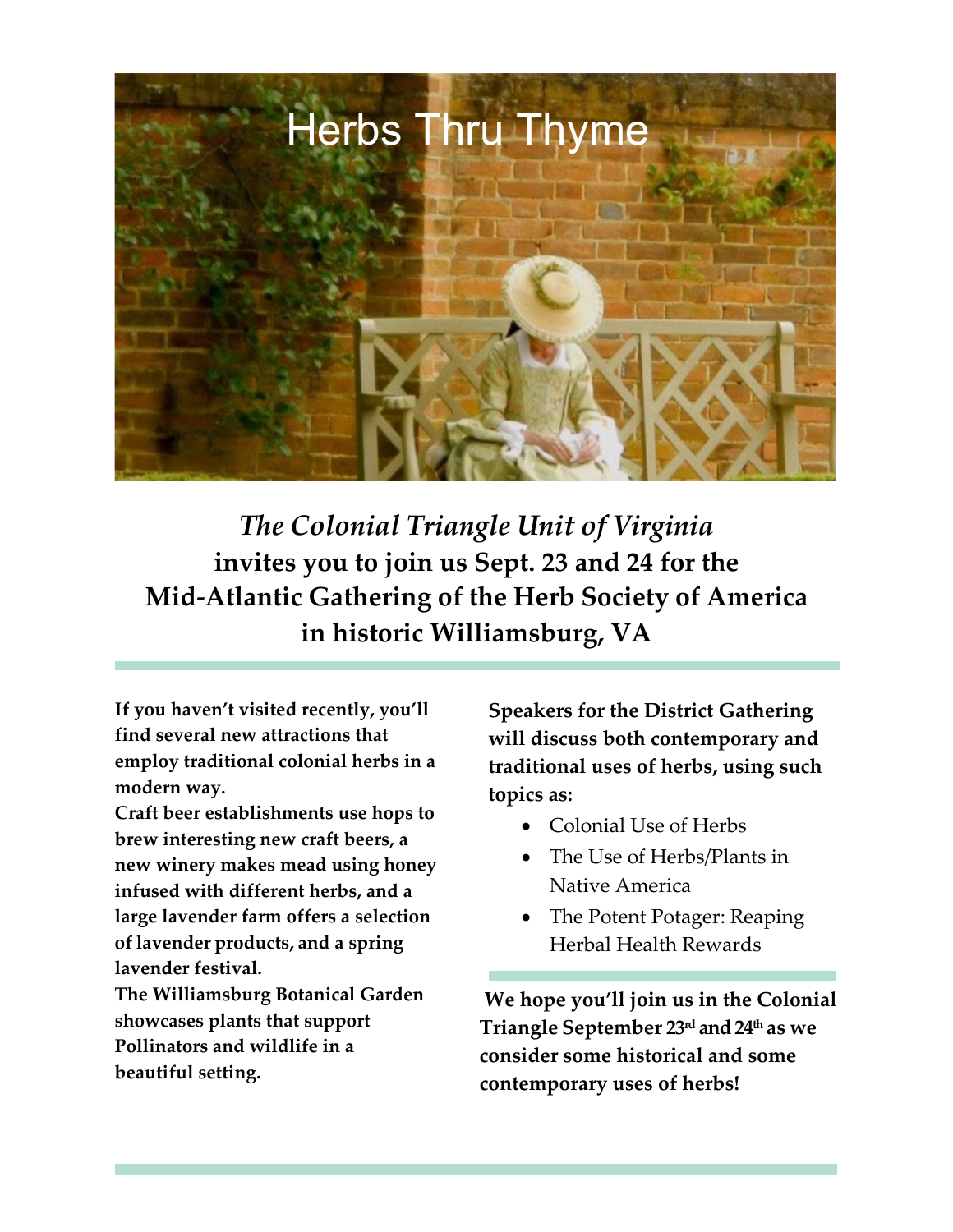# Schedule

## Friday, Sept. 23

### **Check-in**

**3:00 – 4:45 PM** Lobby of Hilton Garden Inn, 1624 Richmond Road, Williamsburg, VA 23185

**5:00 - 6:00 PM** Williamsburg Community Building, 401 N. Boundary Street, Williamsburg VA 23185

### **Friday Night Welcoming Reception**

**5 - 7 PM** Please join us for a Picnic in the Pavilion with Pansies at the Williamsburg Community Building, 401 N. Boundary Street, Williamsburg, VA 23185. A parking garage is located adjacent to the building, and handicap parking is available.

## Saturday, Sept. 24

### **District Gathering**

Kaplan Hall. St. Bede Catholic Church, 3686 Ironbound Rd., Williamsburg 23188. Parking is adjacent to the church, and handicap parking is available. Drivers also are allowed to drop off visitors in front of the building.

**8:00 - 8:30 AM** Vendor set up

**8:30 - 9:00 AM** Check-in, shopping and gather for light refreshments

**9:00 - 10:45 AM** Business meeting

**10:45 - 11:00** Break and shopping

**11- 12:00 AM** Laura Viancour will present "Colonial Uses of Herbs" Laura is the Horticulture Education Manager, Landscape Services Colonial Williamsburg Foundation. Laura has worked with the Foundation over 40 years. With a degree in Horticulture and Forestry, Laura has coordinated many programs and Garden Symposiums.

**12:00 - 1:00 PM** Lunch. Buffet with Vegetarian options

**1:00 - 1:30 PM** Visit vendors and raffle table.

**1:30 - 2:15 PM** Leah Stricker, Curator, Jamestown Rediscovery, Jamestown

Island, will speak to us about "The Use of Herbs/Plants in Native America".

Leah holds a Master of Science degree in Archaeobotany.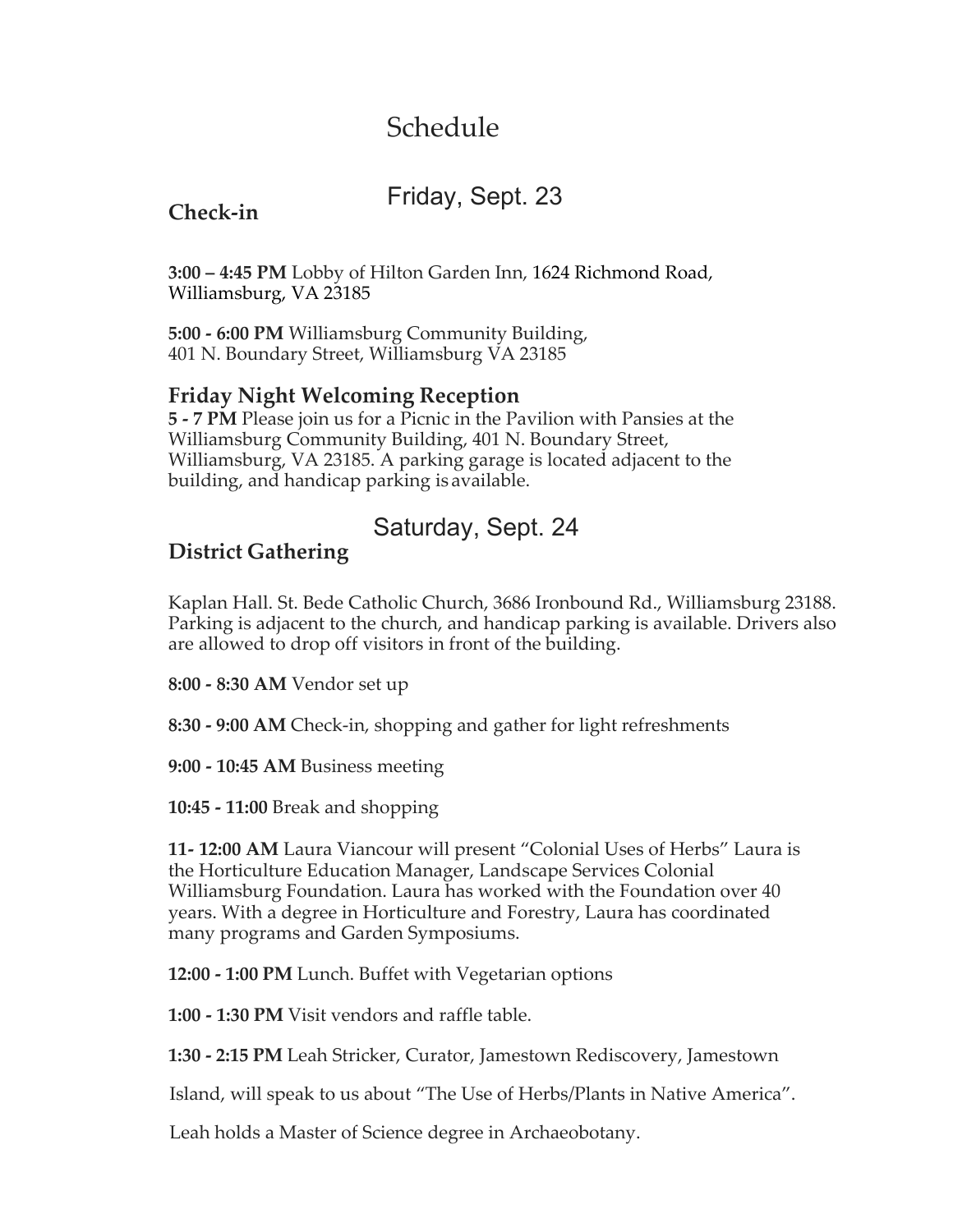**2:15 – 2:30** Break and shopping

**2:30 - 3:30 PM** Kerry Messer, owner of Sweethaven Lavender Farm, will give us a talk entitled "The Potent Potager: Reaping Herbal Health Benefits" She will explain simple ways our members can glean these perks from their home gardens. She will then move on to how Sweethaven takes it a step further through formulating for the maximum usefulness of herbal blends in their culinary and skincare lines.

**3:30 - 4:15 PM** Raffle and wrap up

**4:15 – 5:00** Clean up

## Activities

#### Friday, Sept. 23

**3:30 - 4:30 PM A Guided Tree Walk through the recently upgraded Arboretum Level Two in Colonial Williamsburg**. Donations will be collected as tour starts.

#### Sunday, Sept. 24

#### **9 AM Williamsburg Botanical Garden Tour**

Tour will be led by Dr. Donna Ware, College of William and Mary Research Associate Professor of Biology, who will give an overview of the garden and many of the various plantings.

#### **For questions about the schedule and activities, please contact:**

Mary Ann Kimminau 757-876-6366 or *[Kimminau@verizon.net](mailto:Kimminau@verizon.net)* Mandy Baldridge 757-645-4039 or *[mjbaldridge@cox.net](mailto:mjbaldridge@cox.net)*



**Herb of the Year 2022** Viola Violet, Pansy, Heartsease, et al

### **The Colonial Triangle of Virginia Unit The Herb Society of America**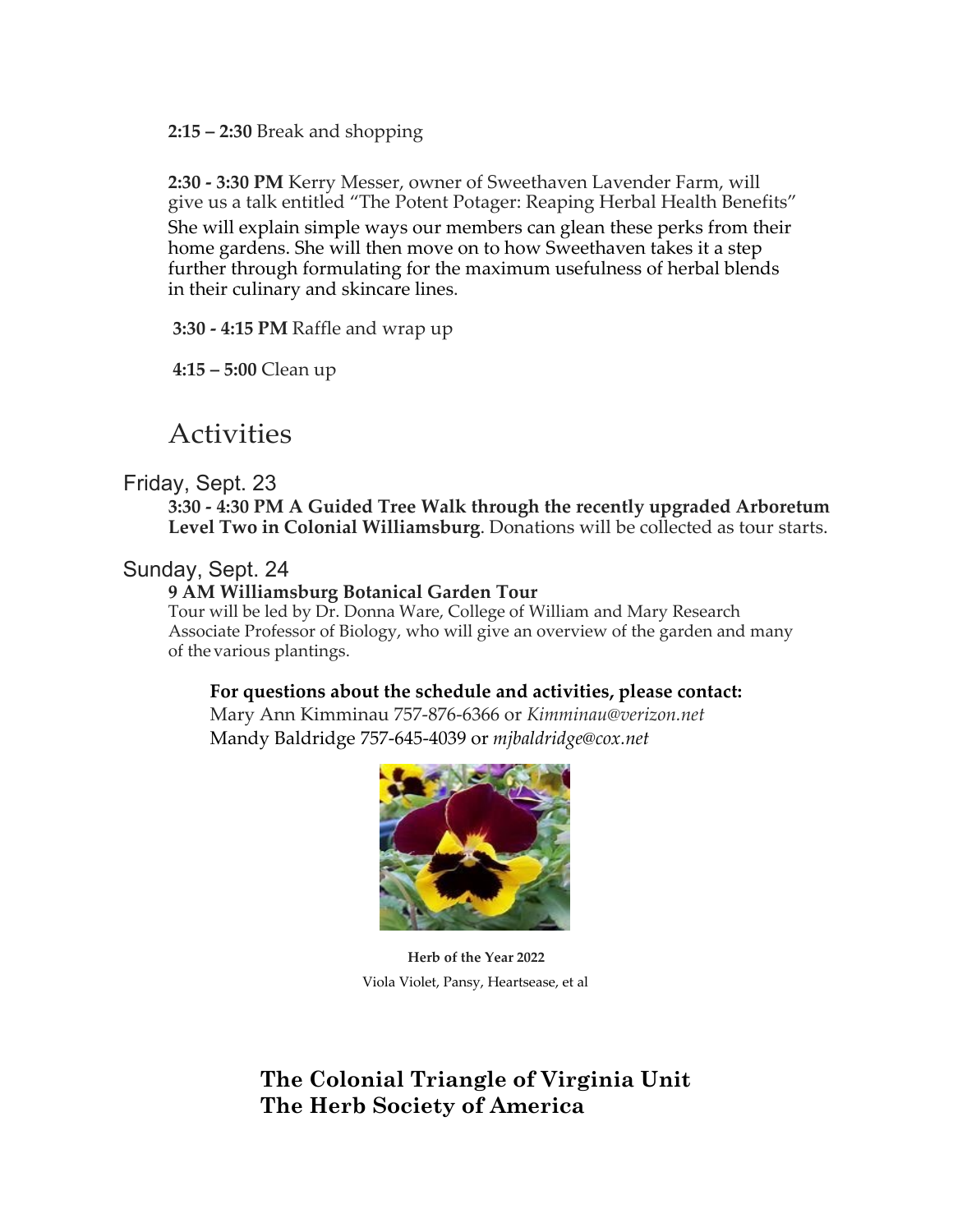# Registration Form

## *Weekend Activities*

(Please designate attendance for Friday only or for Friday and Sunday)

- \_\_\_Friday 5 to 7 PM A Picnic in the Pavilion with Pansies. Williamsburg Community Center.
- Friday 3 to 4:30 PM A Guided Walk through the Arboretum Level Two in Colonial Williamsburg (first 20-25 preference given to HSA members)

Sunday 9 AM Williamsburg Botanical Garden Tour.

Checks made out to: HSA The Colonial Triangle of Virginia Unit

Mail Registration to: Joanne Montowski c/o HSA Philadelphia Unit

PO Box 273, Chester Springs, PA 19425 Attn: 2022 MAD Gathering

The registration fee is \$100.00 for the weekend.

The fee for Friday only is \$20.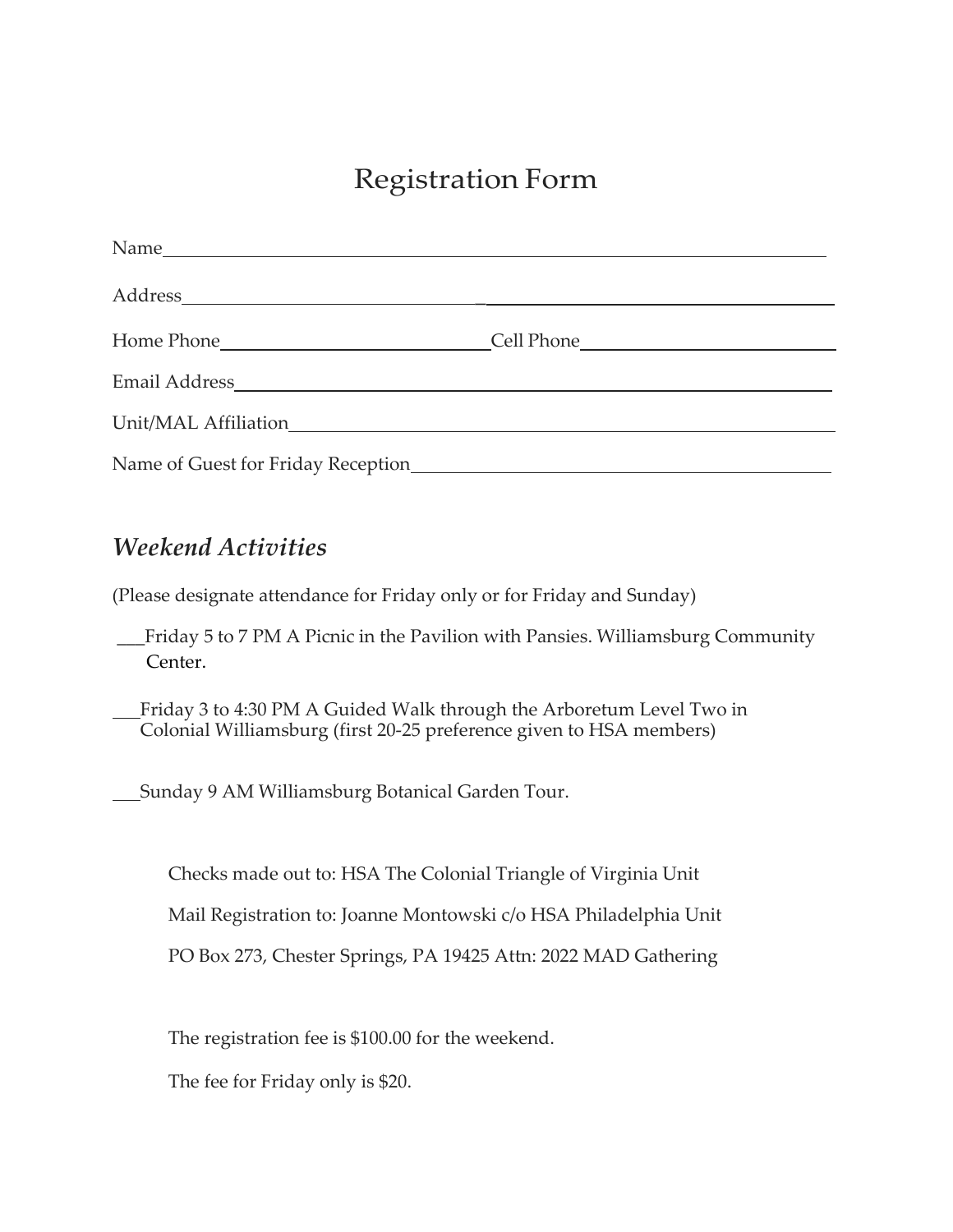### **Upon receiving your registration, a packet suggesting fun things to do in Williamsburg and surroundings will be sent to you.**

**Reminder: Deadline for registering is Aug. 22, 2022 (No On-site Registration)**

#### \*\*\*\*\***PLEASE BRING BADGE HOLDERS**\*\*\*\*\*

**Cancellation Policy:** Registration cancellation requests for The Herb Society of America District Meeting must be in writing and received by **Mary Ann Kimminau**  30 days before the event to be eligible to receive a 100% refund of registration fees. Cancellations received 14 to 29 days prior to the event are eligible to receive a 50% refund of registration fees. Cancellations received less than 14 days prior to event date are not eligible for refund.Mary Ann's address is 10 Berkshire Rd., Williamsburg, VA 23188.

Email*: [Kimminau@verizon.net](mailto:Kimminau@verizon.net)*

Suggestion :

PLEASE plan to avoid Washington DC and Richmond during customary business rush hour times. If travelling along I-95 on Friday, we encourage you to plan to be south of Washington DC by 2 PM.